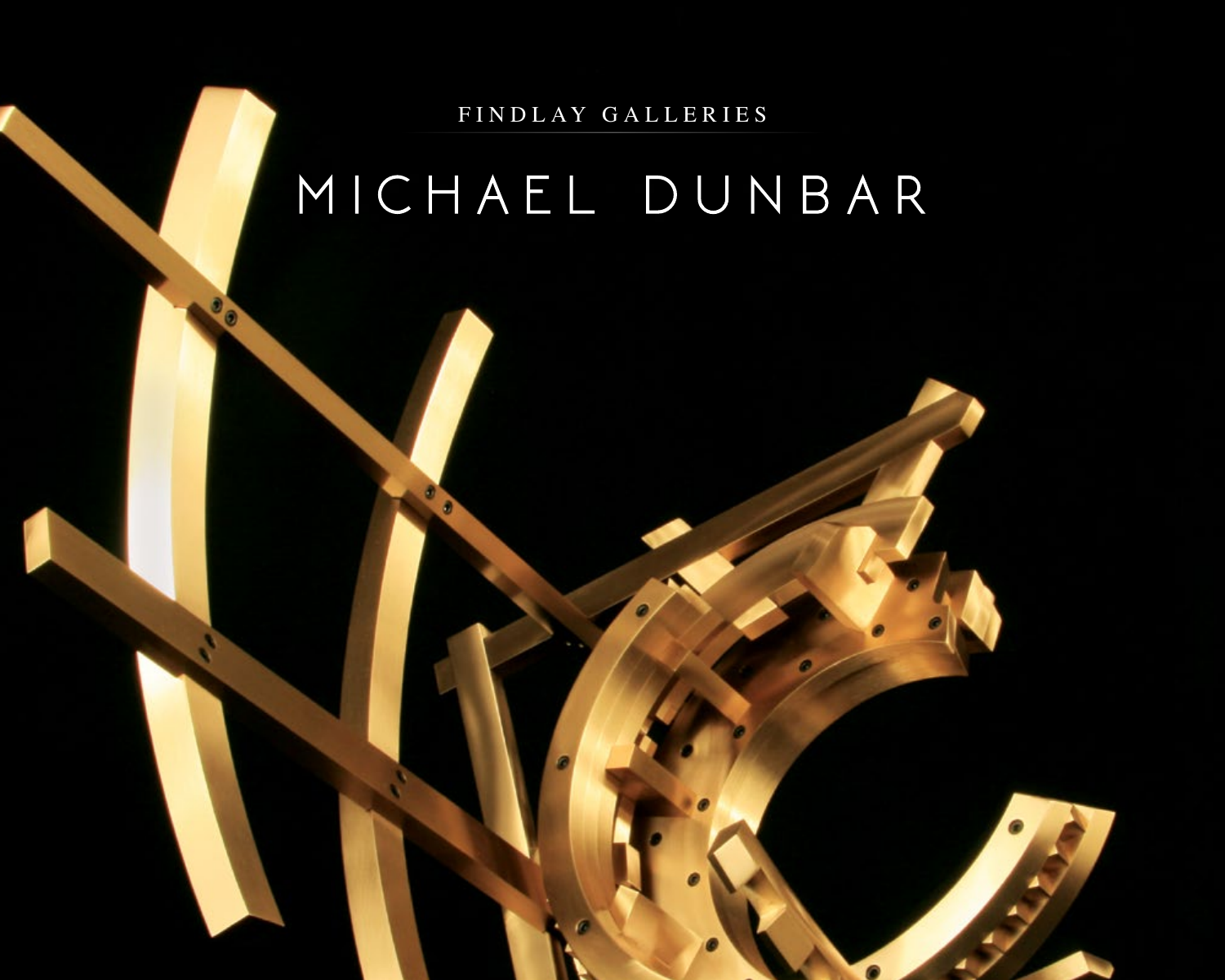# MICHAEL DUNBAR *FUTURE VISION PAST*

 $\sqrt{2}$ ient $\sqrt{2}$ 

#### **FINDLAY GALLERIES**

724 Fifth Avenue, 7th Floor • New York, New York 10019 • 212.421.5390 165 Worth Avenue • Palm Beach, Florida 33480 • 561.655.2090 WWW.FINDLAYGALLERIES.COM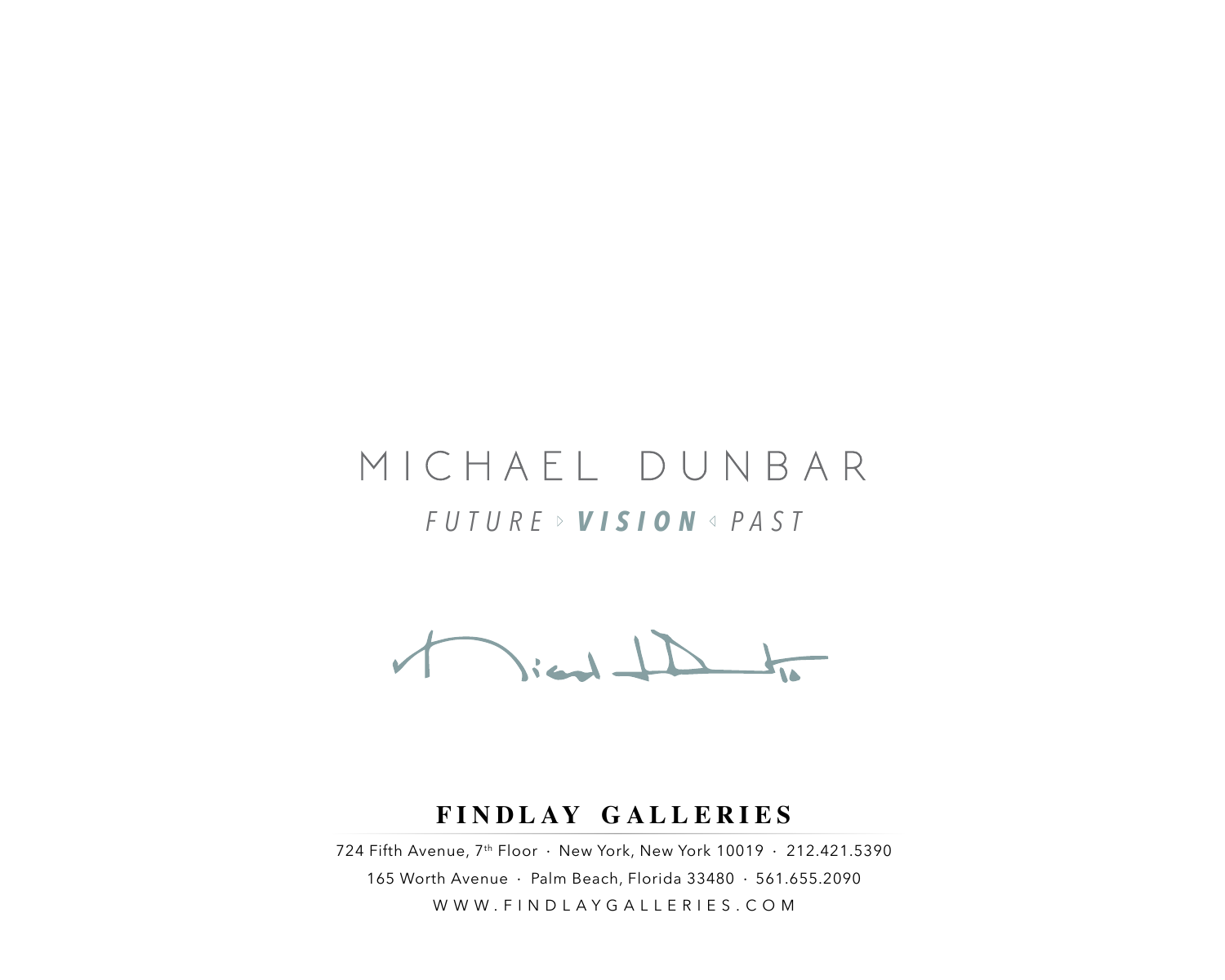

*Here Comes the Sun,* 2012 • steel with satin black powder finish • 15 x 19 x 22 inches • edition: unique • 134594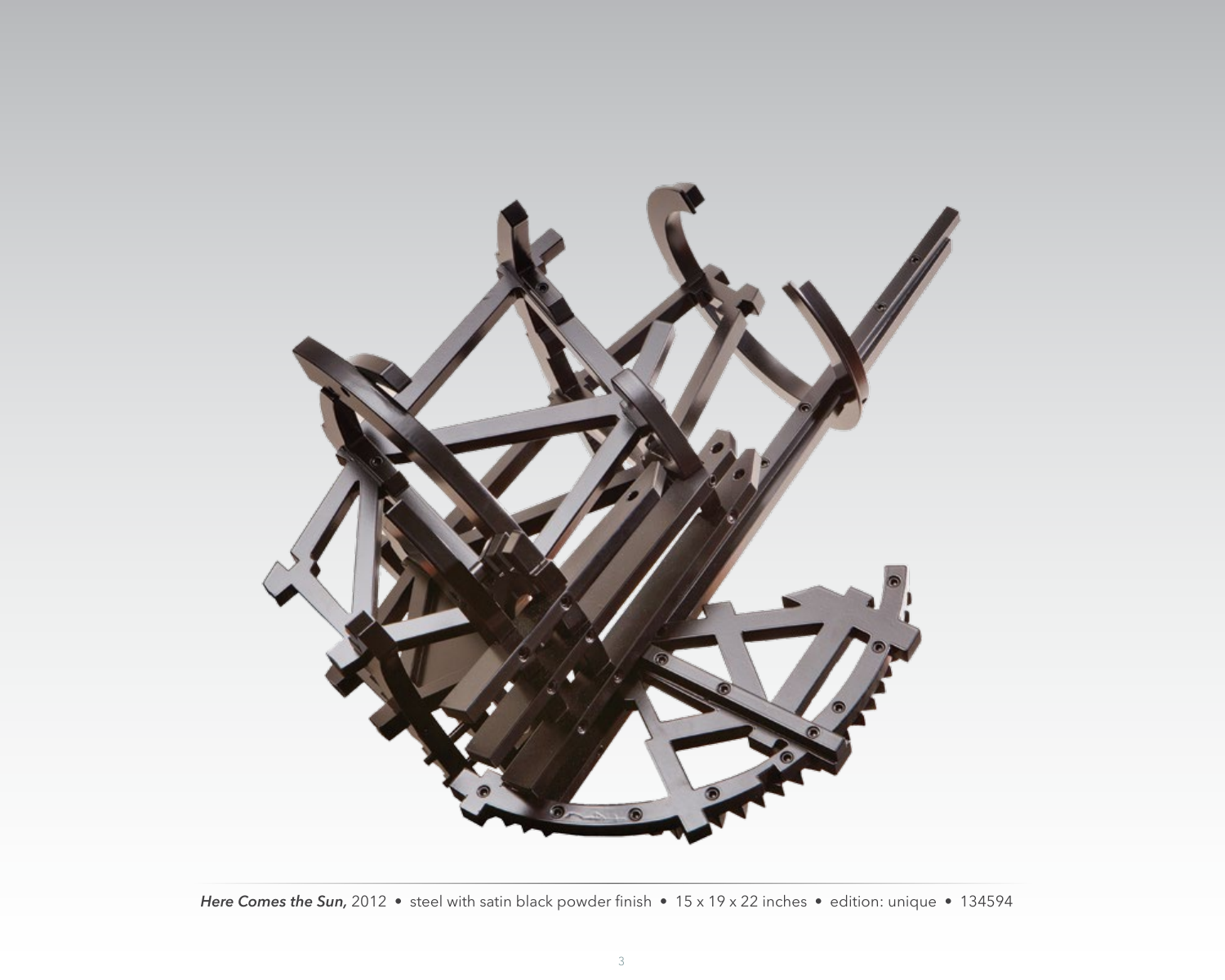**Sculptor, Michael Dunbar:** *Future, Vision, Past* This exhibition offers the viewer a small-scale version of his monumental abstract works of art in steel or bronze. Visually, Dunbar's sculptures address an ongoing investigation into the aesthetic images of scientific equipment that has been instrumental in the evolution and advancement of civilization. On both large scale and small, the work is driven by mathematical relationships and machined precision.

Threading through the sculptures are references to clocks, armillary spheres, astrolabes, sextants, compasses, or some essential component in a scientific instrument used in the aerospace industry to chart a course or mark passage in our quest to explore the unexplored. All the forms and detailed components fit together as accurately as the working parts of a fine chronograph or a telescopic tracking platform. In addition to the structural integrity of the fabrication process, the connectors serve as visual accents of scale, dimension, and function. Yet the sculptures are also about the craftsmanship of tool-makers and the industrial ingenuity that arrives from the purity of design and the necessity of function. Through the use of complex interlocking connections and repetitive forms, these sculptures imply a sense of animation and levitation as if captured in a moment of transition.

Compelled as an artist to present and preserve beauty, grace, and harmony, there is an intentional elegance to the precision crafted sculptures that identify Michael Dunbar today as a major force in contemporary American Sculpture.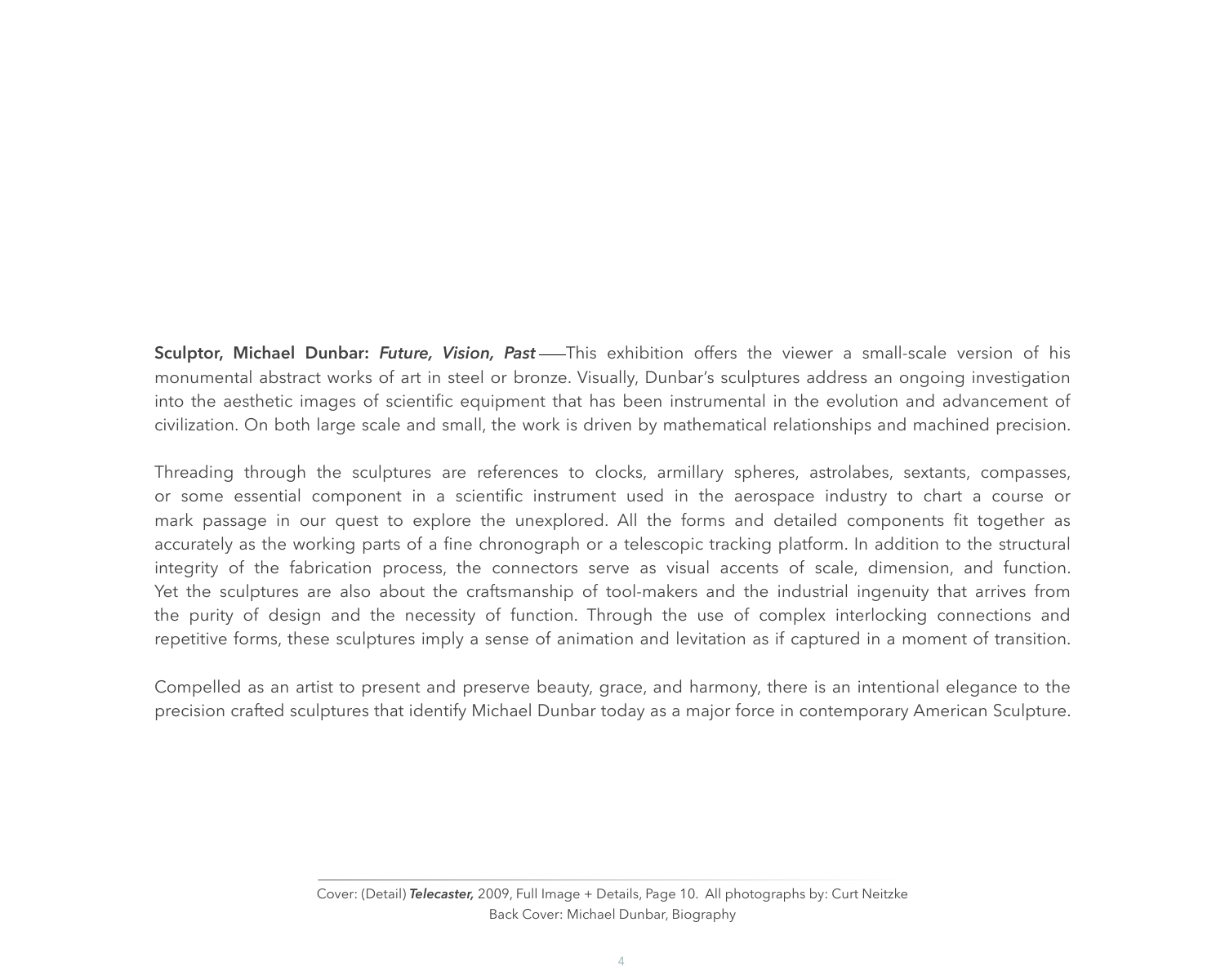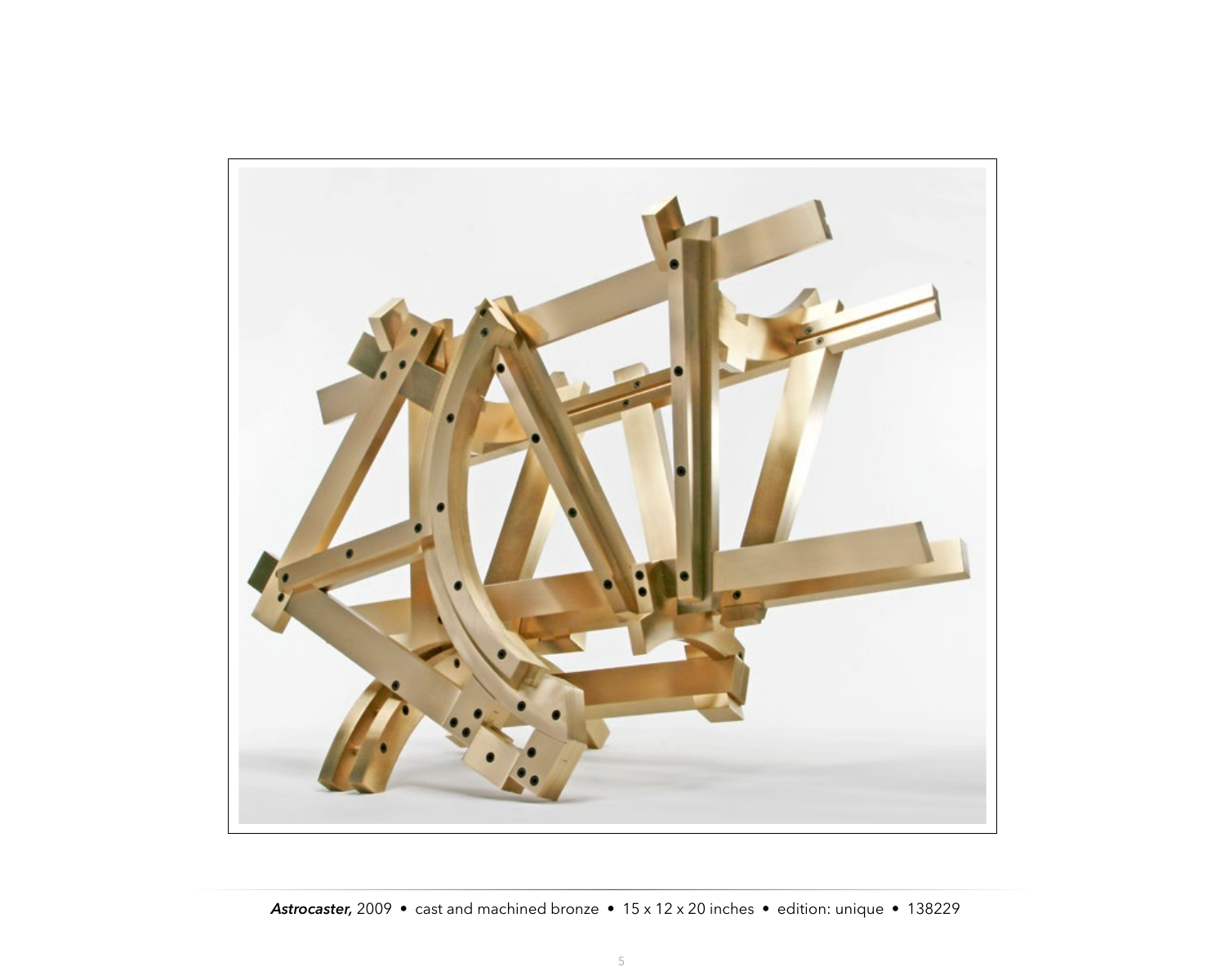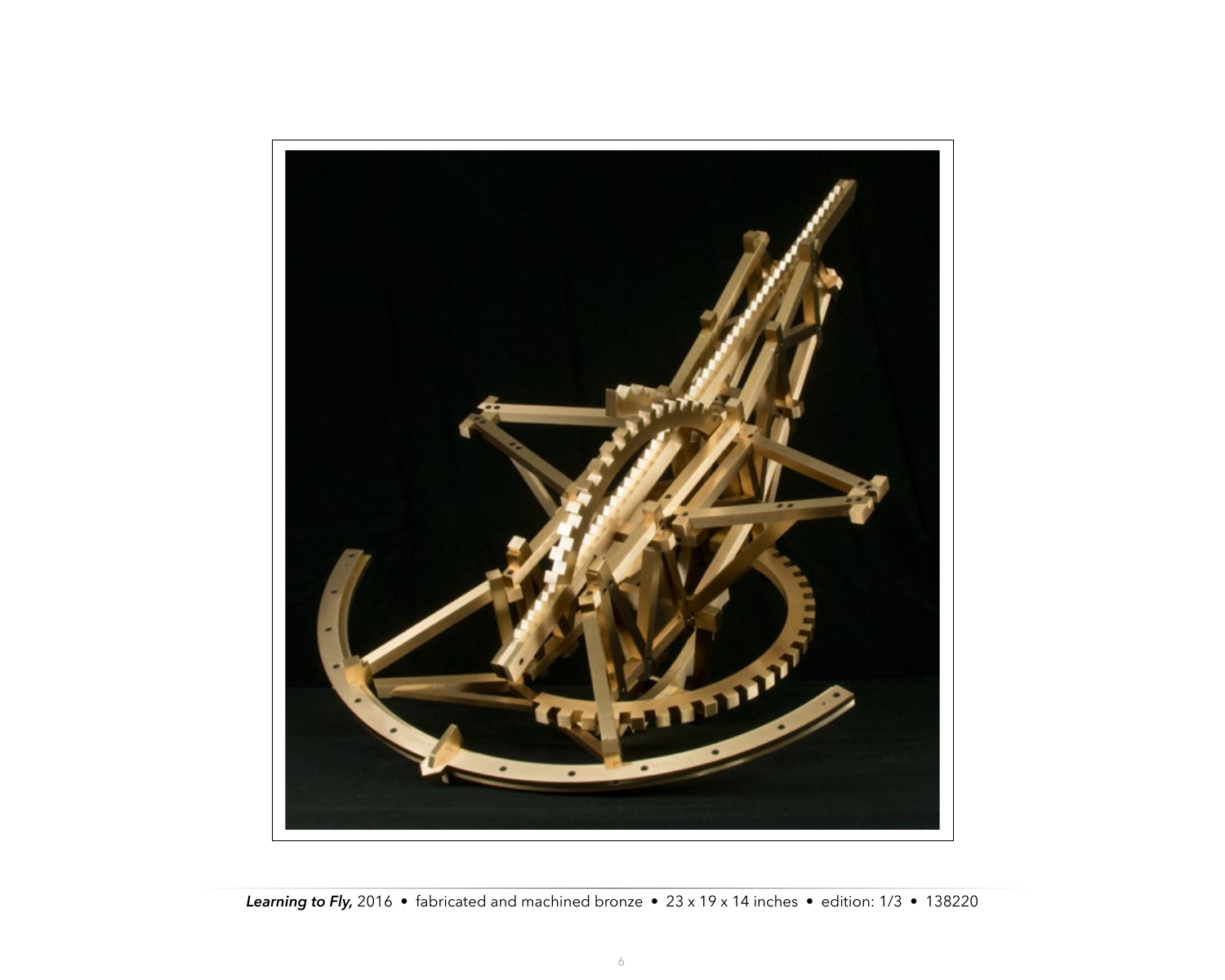

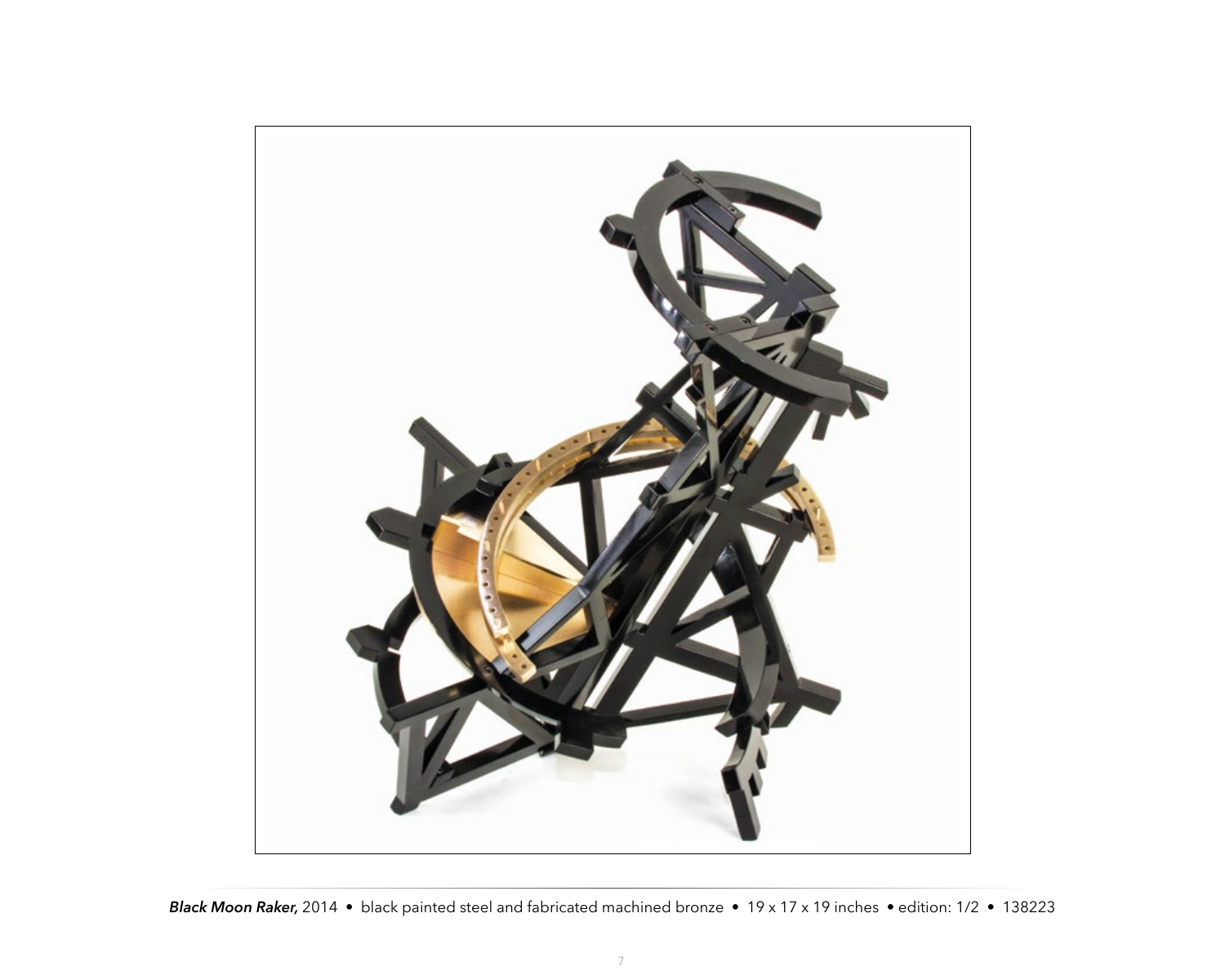

*Sky Writer,* 2017 black painted steel and fabricated machined bronze 59 x 36 x 17 inches edition: unique 138218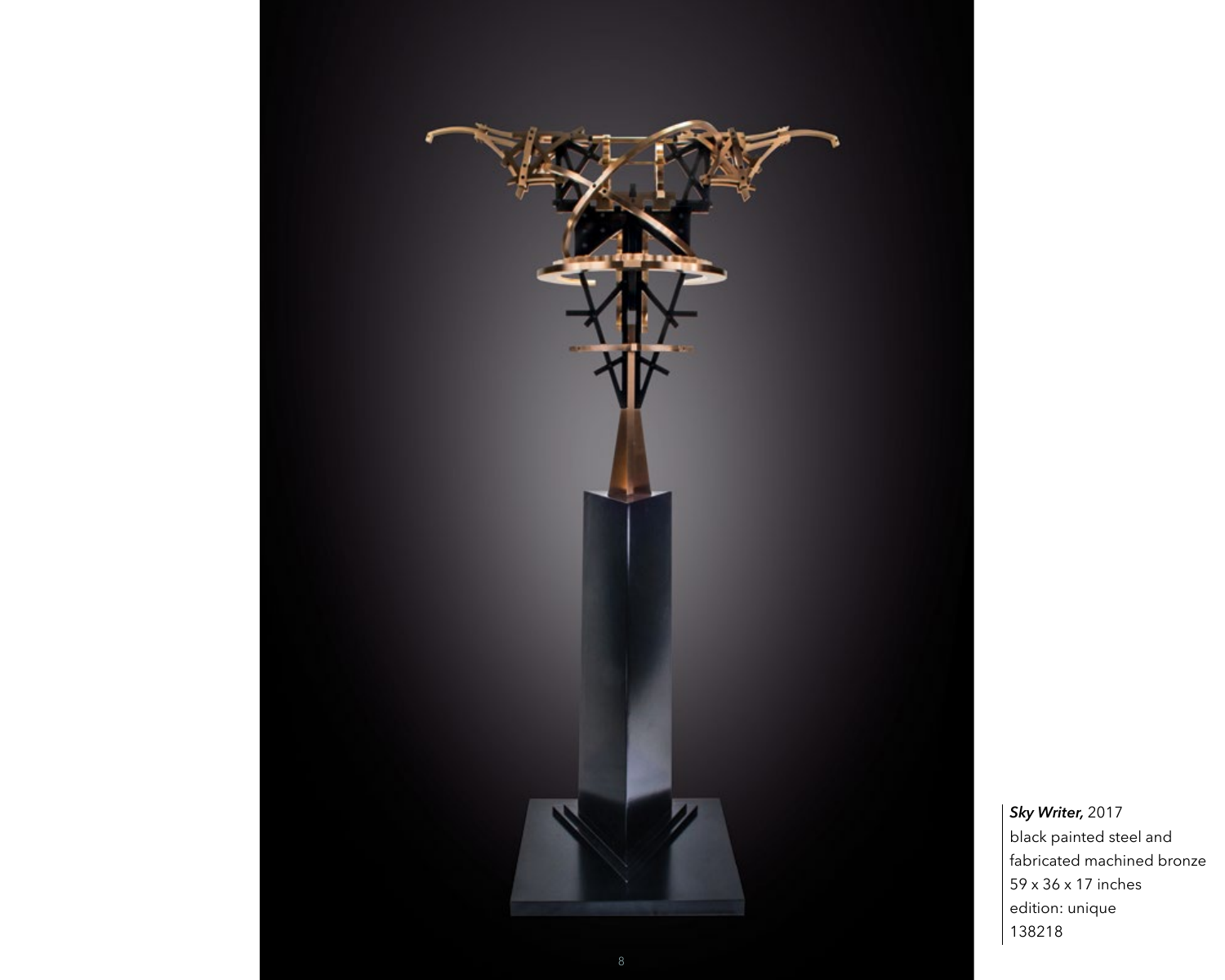

*Ride, Sally, Ride,* 2016 • fabricated and machined bronze • 32 x 20 x 14 inches • edition: 1/3 • 138221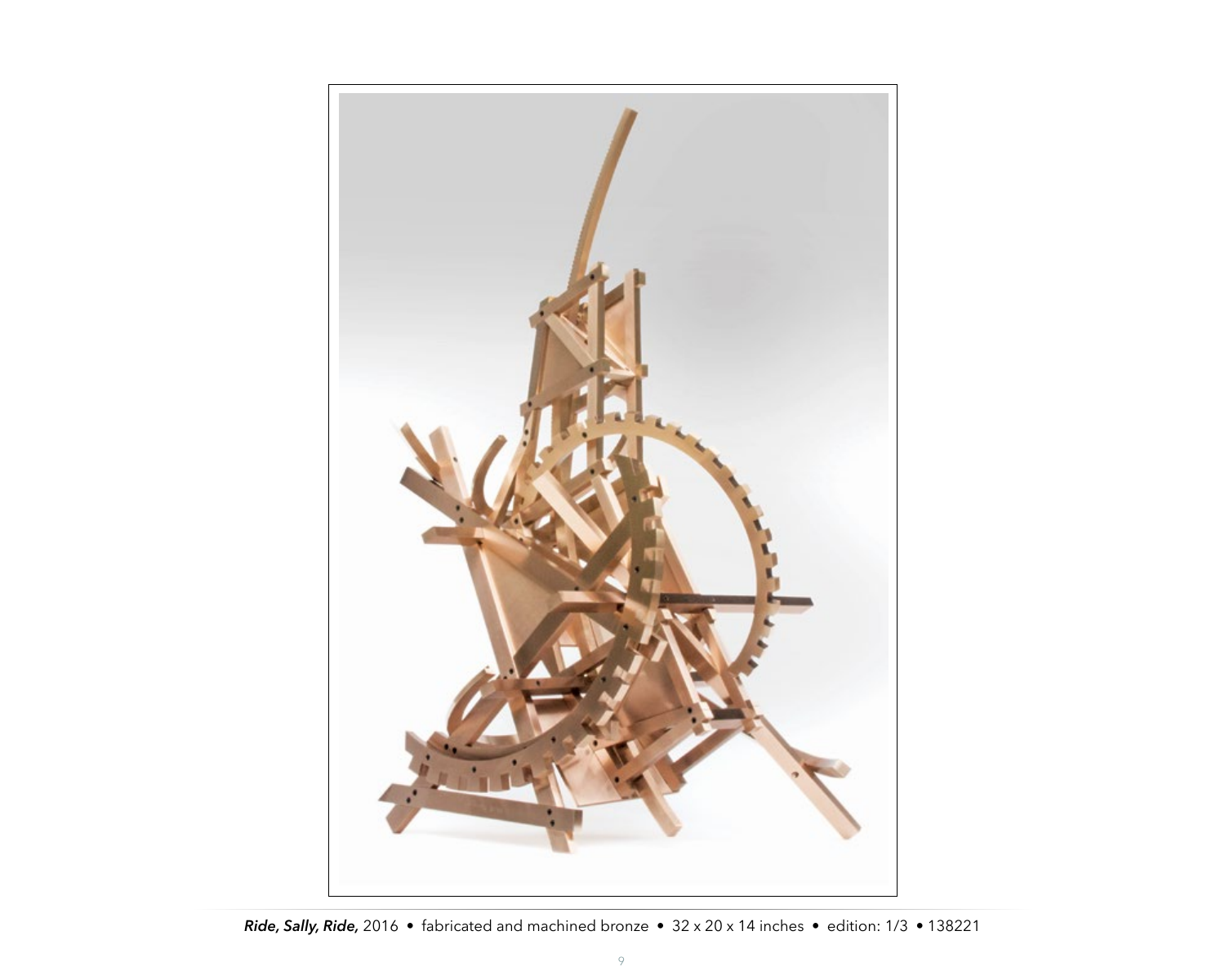

*Telecaster,* 2009 • fabricated and machined bronze • 18 x 16 x 20 inches • edition: 1/2 • 138228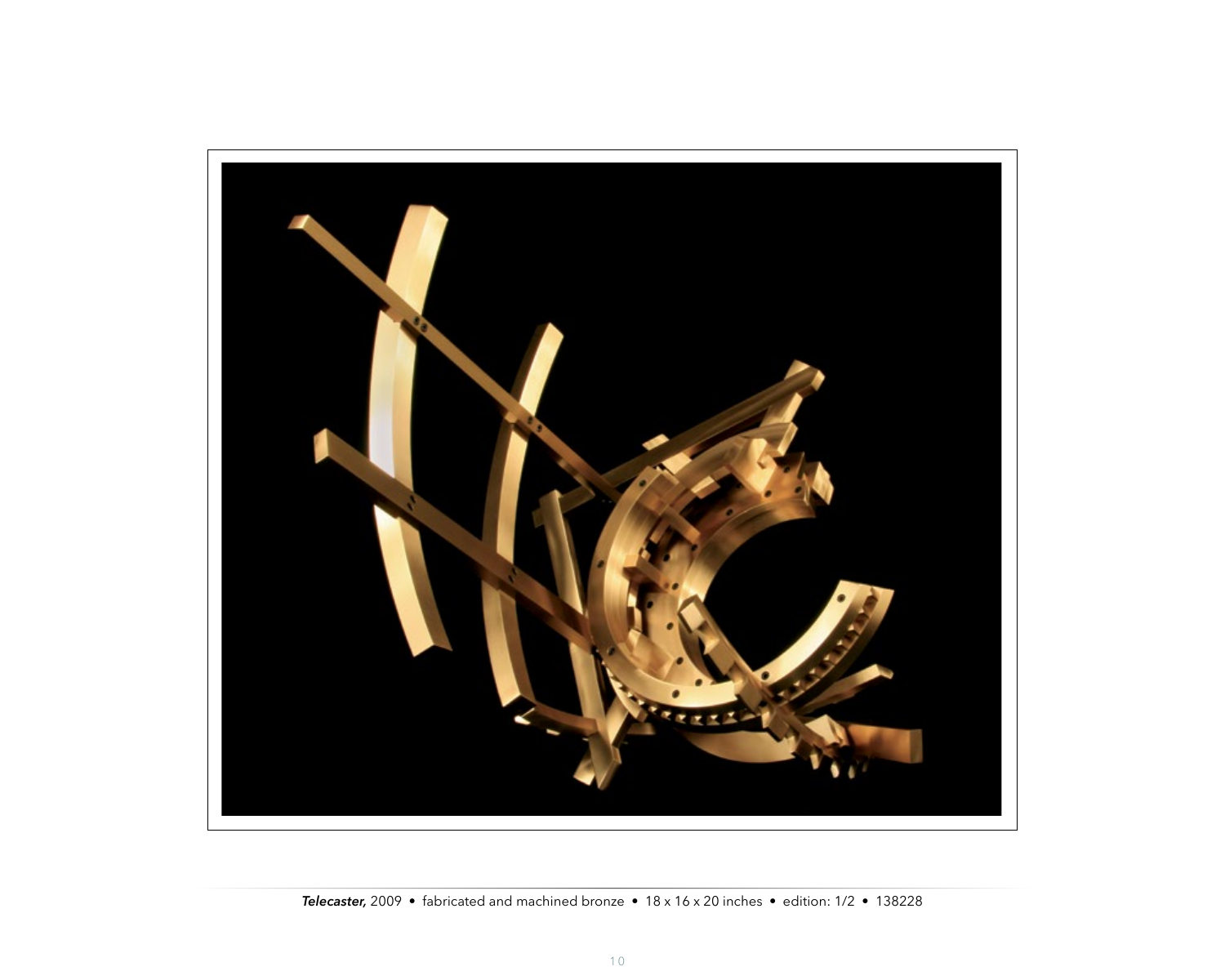

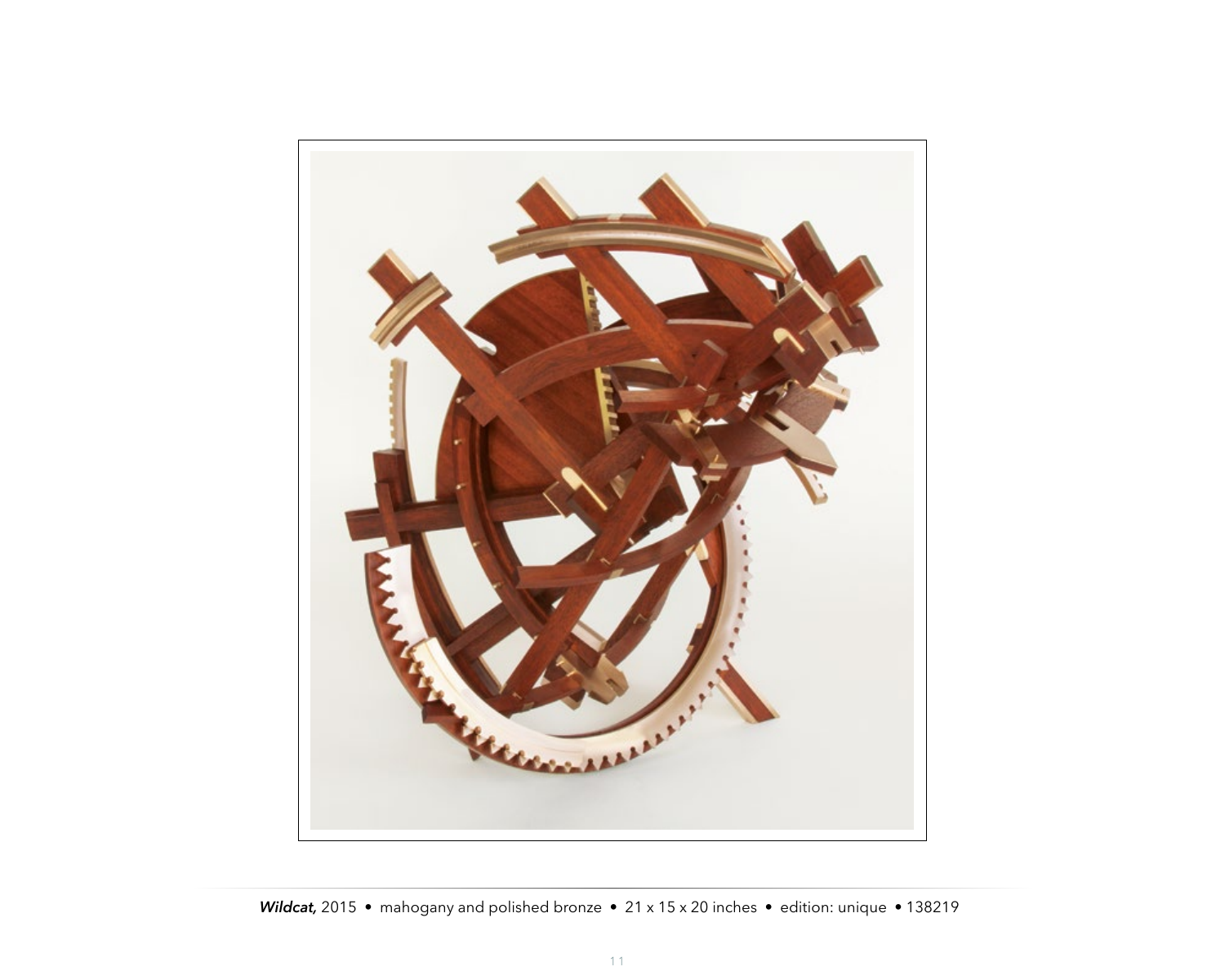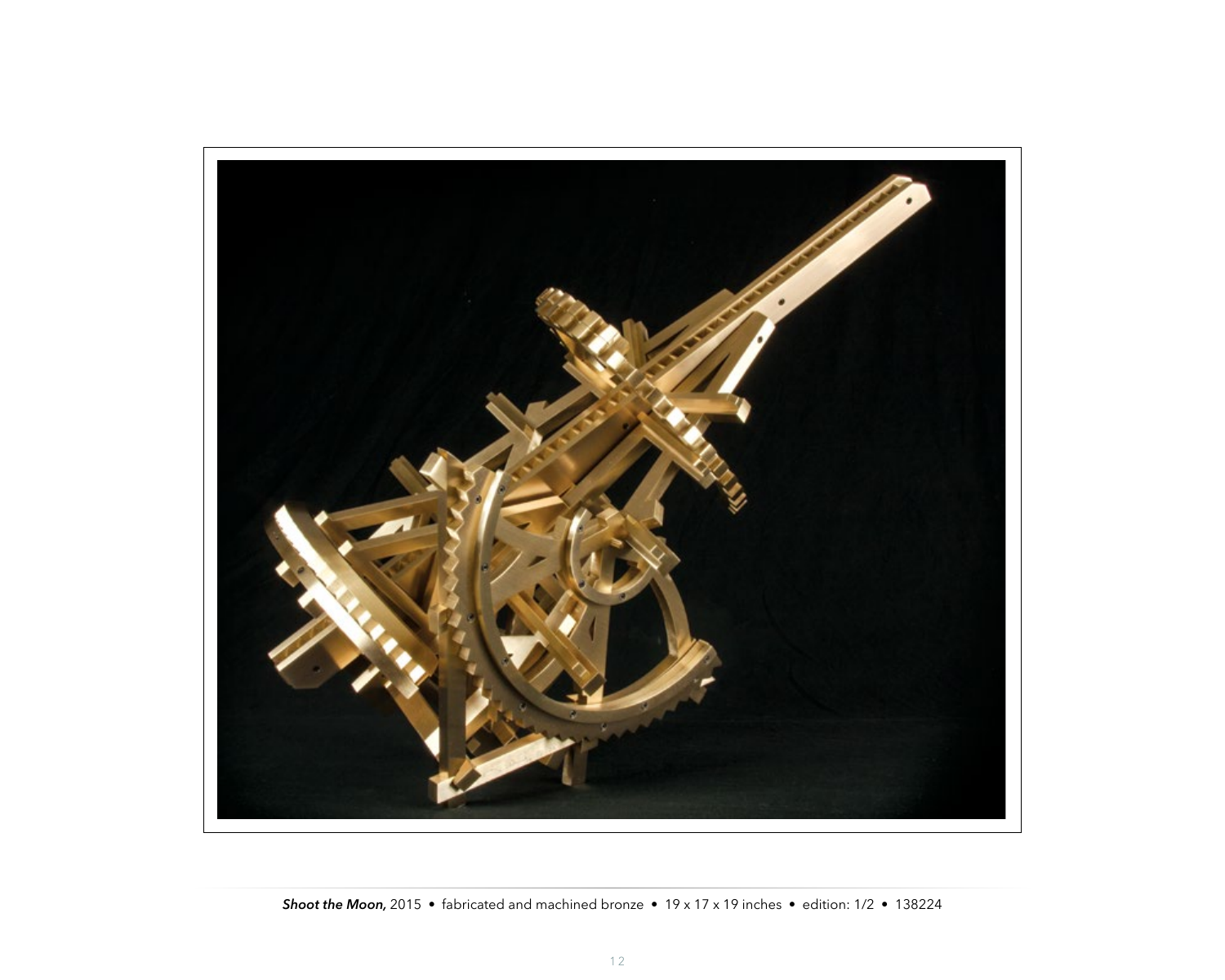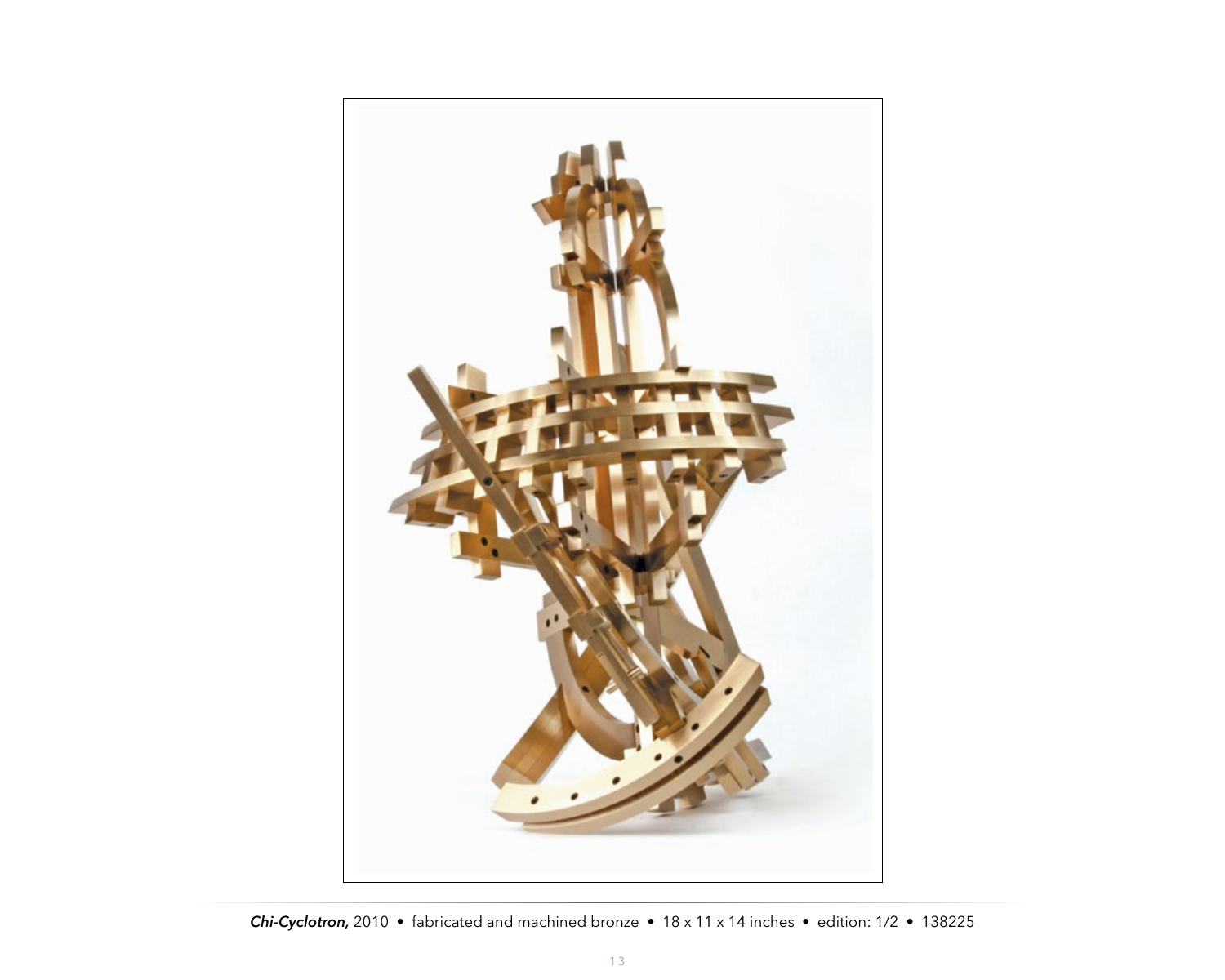

*Rocket 88,* 2015 • fabricated and machined bronze • 26 x 15 x 16 inches • edition: 1/2 • 138222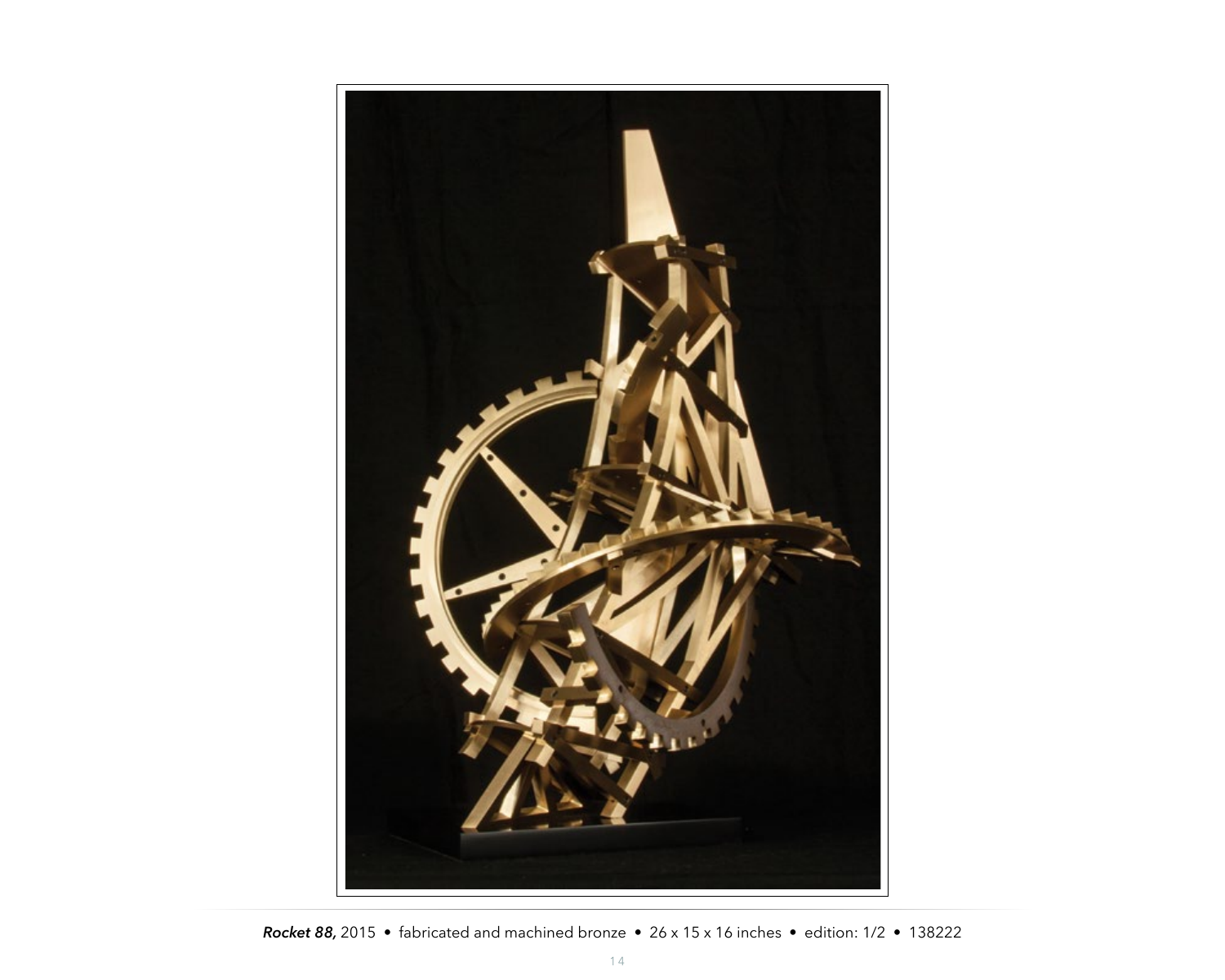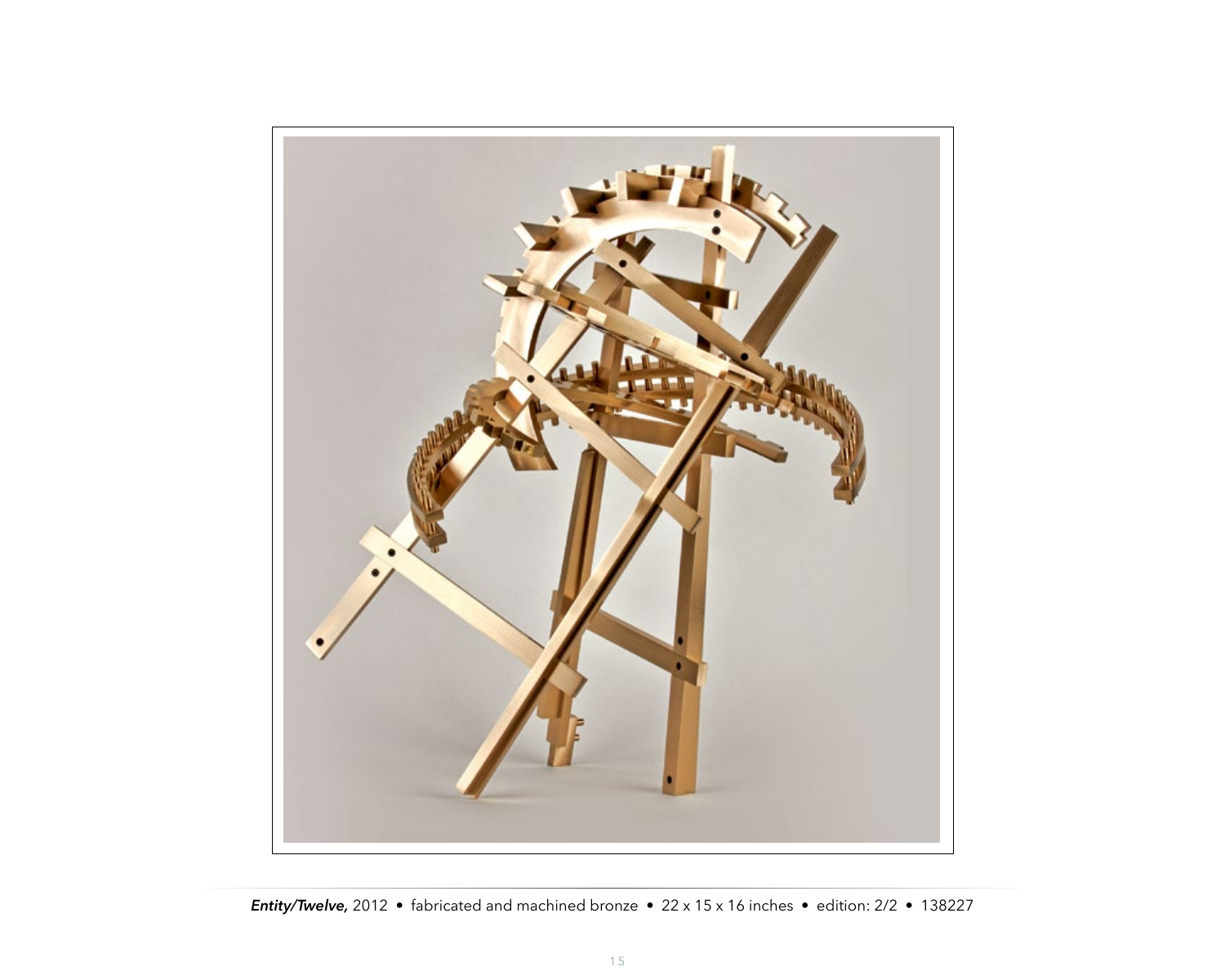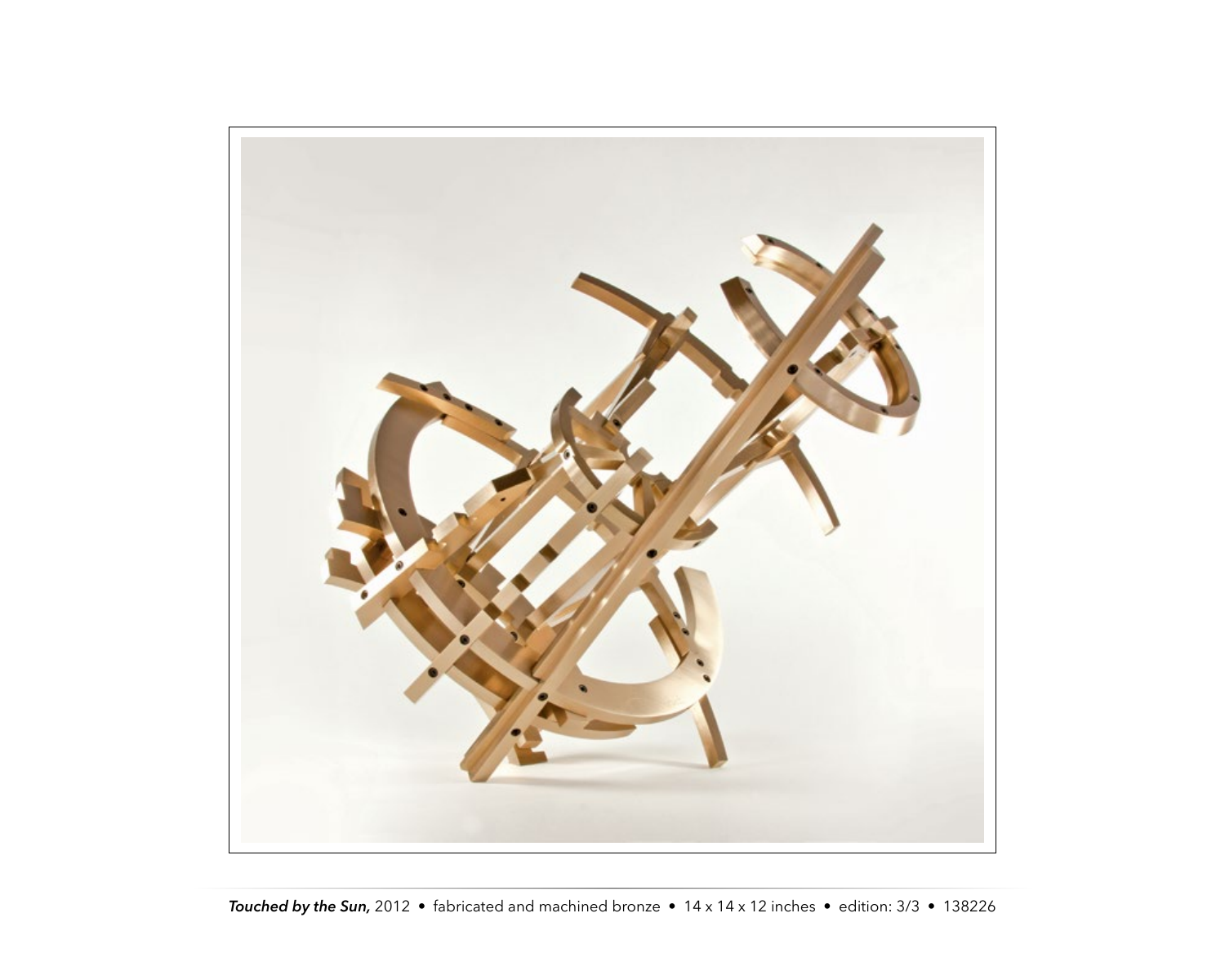

### FINDLAY GALLERIES

For further information and pricing of these artworks please contact the gallery:

**New York**

212.421.5390 newyork@findlayart.com 724 Fifth Avenue, 7thFloor New York, New York 10019

**Palm Beach** 561.655.2090 palmbeach@findlayart.com 165 Worth Avenue Palm Beach, Florida 33480

#### www.findlaygalleries.com

Copyright © 2017, Findlay Galleries, All rights reserved. No part of the images or text in this catalogue may be duplicated without permission of Findlay Galleries. Prices and availability of artwork featured in this catalogue are subject to change without notice.